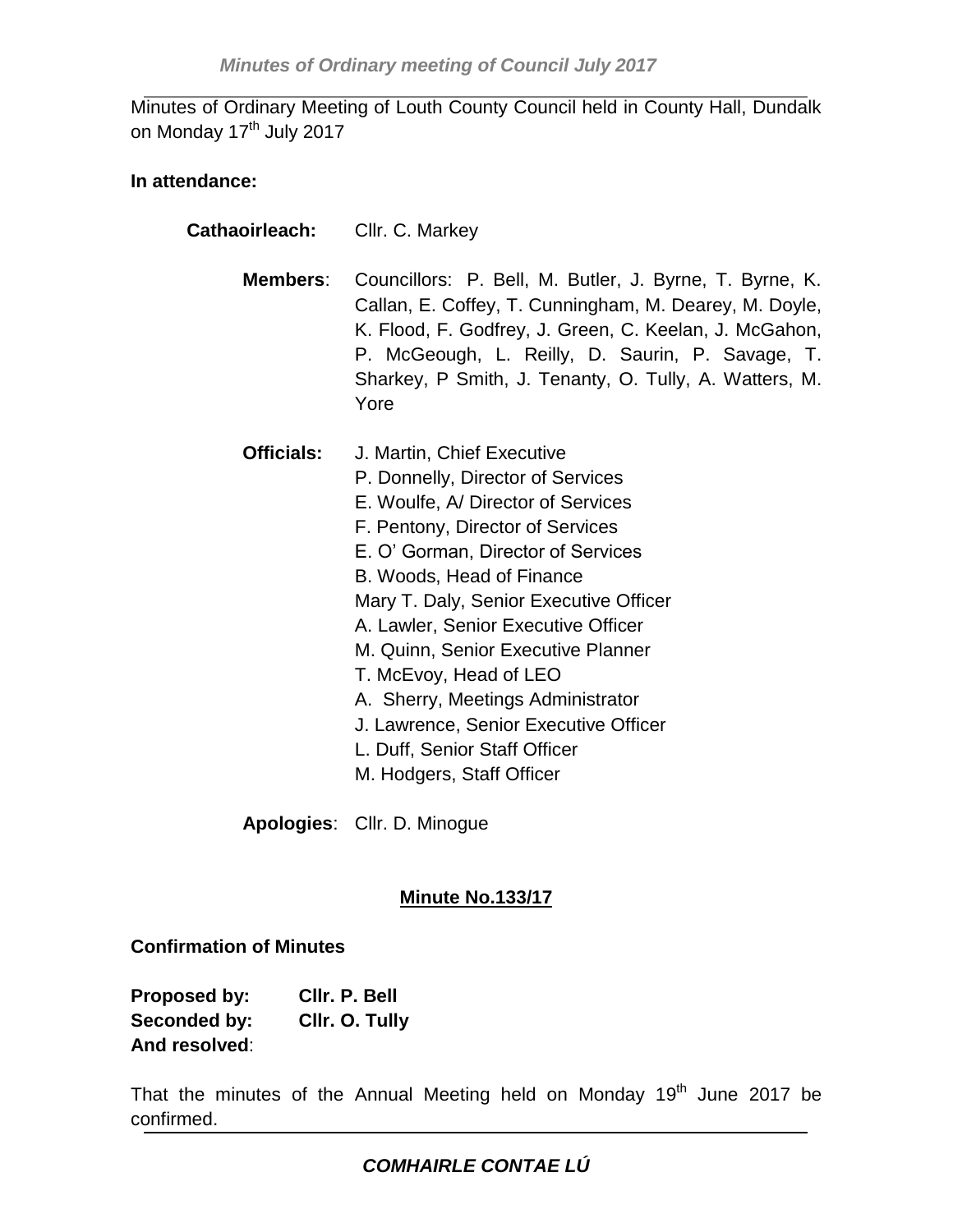**Proposed by: Cllr. T. Byrne Seconded by: Cllr. F. Godfrey And resolved**:

That the minutes of the Monthly Meeting held on Monday 19<sup>th</sup> June 2017 be confirmed

# **Minute No.134/17**

#### **Matters arising**

There were no matters arising

# **Minute No.135/17**

#### **Chairman's Report – Corporate Policy Group Meeting held on 6th July 2017**

The Cathaoirleach reported to the members that the draft agenda for the July meeting was considered and agreed. It was agreed that motions or questions should only contain a single motion or question in order to be included on the agenda. The members agreed that the Magill Summer School should be recommended for the July Council meeting. It was agreed that Councillors Community Grants should only be included on the list for consideration if all necessary information has been provided. In considering the request from Clan Credo to make a presentation to the Council it was agreed to defer a decision. It was agreed to facilitate the briefing of members in relation to the budget for 2018 prior to the September Council meeting where the rate for the local property tax will be decided.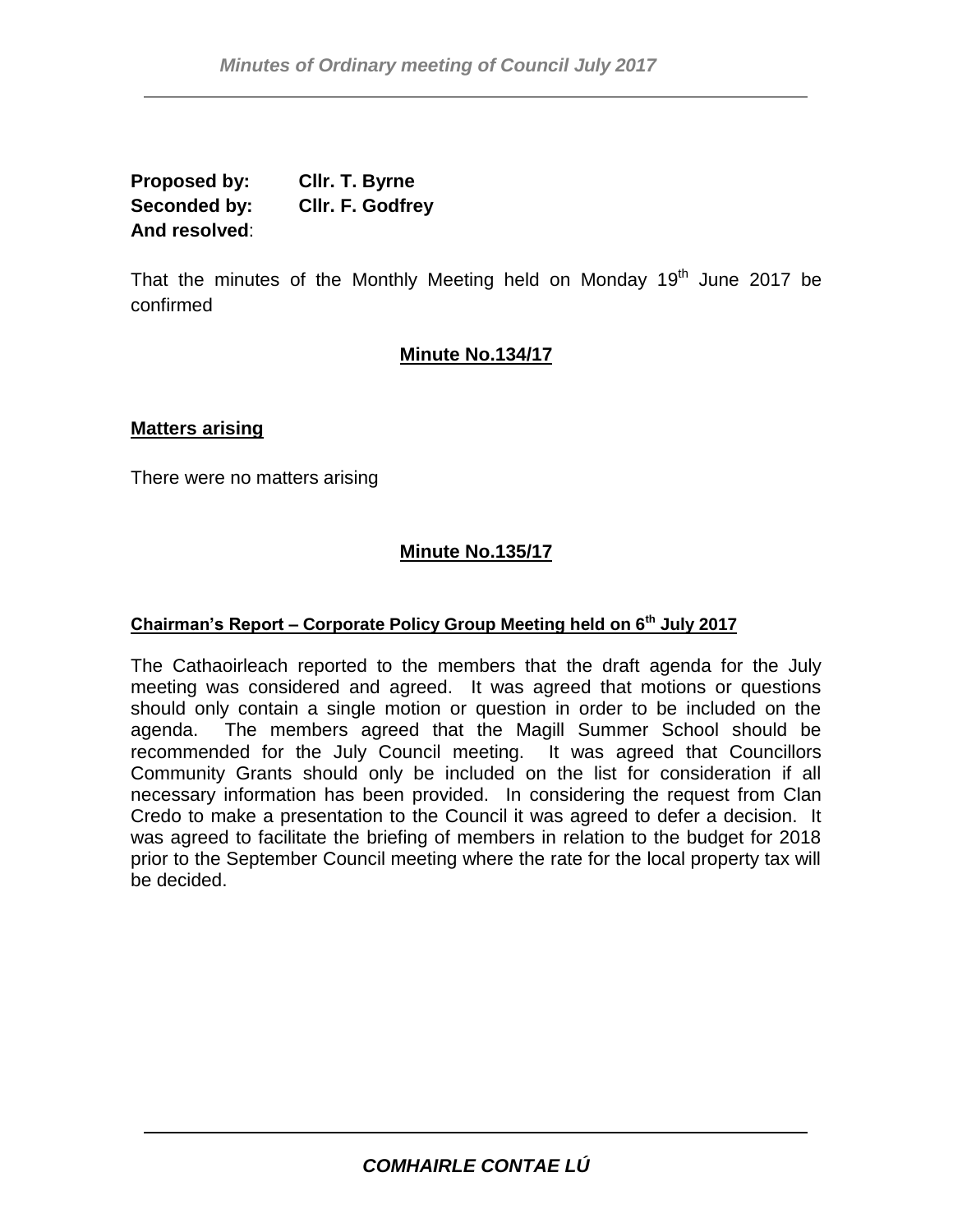# **Minute No. 136/17**

### **Emergency Motion**

It was proposed by Cllr. T. Sharkey, seconded by M. Dearey and agreed by a majority of the members present to debate the emergency motion submitted by Cllr. J. Byrne.

**Proposed by: Cllr. J. Byrne Seconded by: Cllr. K. Flood**

*"That Louth County Council reverse their decision to cease collecting plastics from their bring banks, effective immediately."*

Following a discussion in which the members expressed their dissatisfaction with the ceasing of collecting plastic recyclables at bring banks the members unanimously agreed the motion.

# **Minute No. 137/17**

#### **Minutes for noting**

The following minutes were noted by the members.

Corporate Policy Group 8<sup>th</sup> June 2017

Borough District of Drogheda Annual Meeting & Monthly Meeting held on 12<sup>th</sup> June 2017

Municipal District of Dundalk Annual Meeting & Monthly Meeting held on  $6<sup>th</sup>$  June 2017

Municipal District of Ardee Annual Meeting & Monthly Meeting held on 1<sup>st</sup> June 2017

Local Community Development Committee (LCDC) 15<sup>th</sup> May 2017

Economic Development & Enterprise Support SPC 27<sup>th</sup> February 2017

# **Minute No. 138/17**

# **Monthly Management Report**

Members considered the Management Report dated 7th July 2017 Queries in regard to the report were addressed by the Chief Executive, Members of the Management Team, and Senior Staff. Issues addressed included:-

> • The difficulty experienced by some members of the public using the new method of broadcasting at the blessing of the graves in Dowdallshill burial ground was highlighted. The importance of an effective P/A system was emphasised by the members.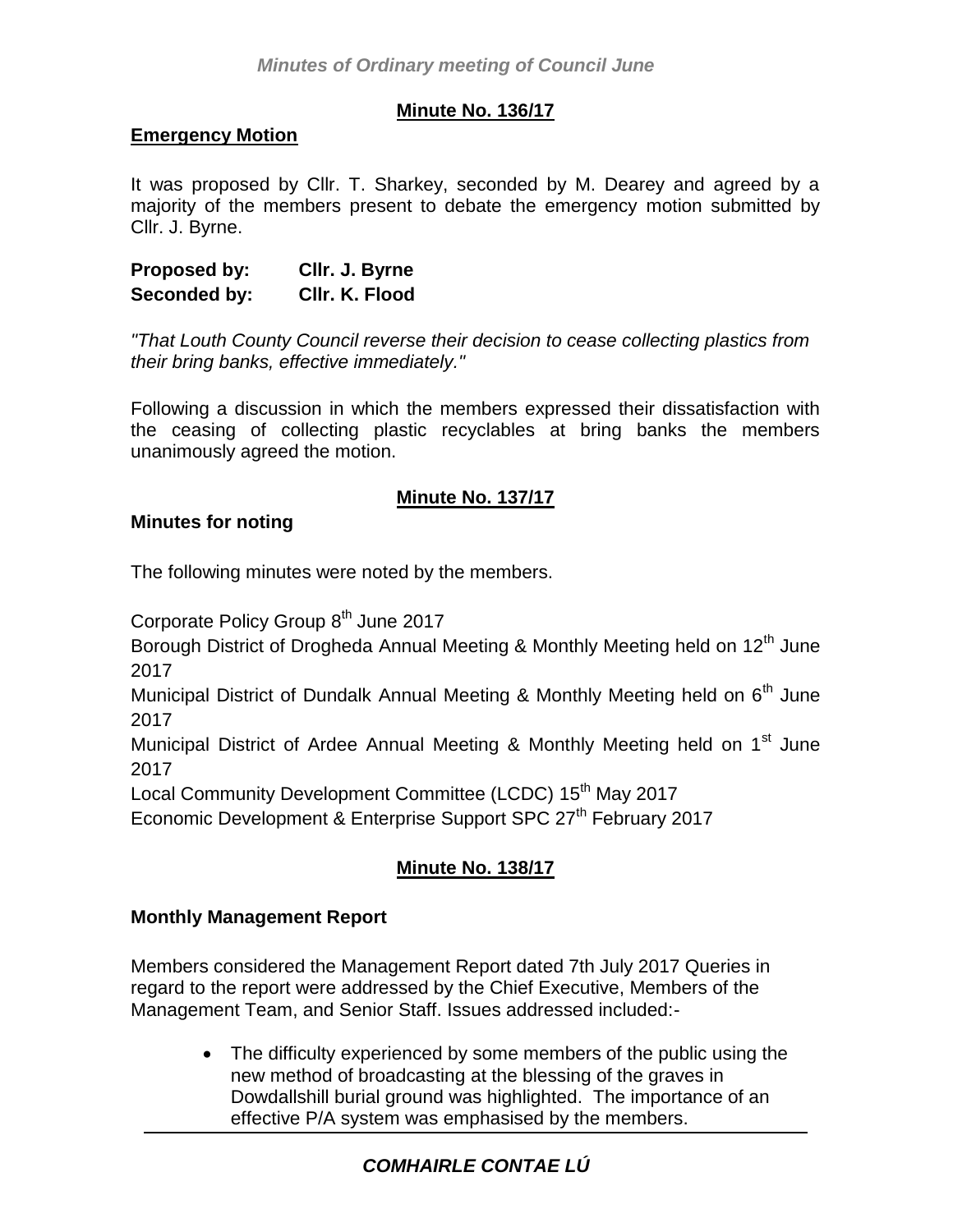- It was agreed to circulate the members with details of the recreational infrastructure grant applications made by the Council.
- The Chief Executive informed members in reply to a query that the participation of members of the executive in public meetings would be decided on a case by case basis and was solely a matter for the Executive.
- Members were informed that it was hoped that the Brexit report by the East Border Region would be ready for circulation in September.

# **Minute No. 139/17**

### **Nominations to Local Community Development Committee (LCDC)**

| Proposed by:  | CIIr. M. Yore   |
|---------------|-----------------|
| Seconded by:  | CIIr. E. Coffey |
| And resolved: |                 |

To appoint Ms. Grainne Berrill (Louth Volunteer Centre) Ms. Annette McDonnell, (HSE), Ms. Joanne Finnegan (PPN Volunteer Pillar) to the above committee as per recommendation from Mr. Joe McGuinness, Director of Services & endorsed by the Corporate Policy Group, in correspondence dated  $7<sup>th</sup>$  July 2017 as circulated with the Agenda.

#### **Congratulations**

Dundalk Sports Centre for their inclusivity sports camp

Mary T. Daly for her promotion to Director of Services with Dun Laoghaire Rathdown County Council

#### **Minute No. 140/17**

**Chief Executive's Report on the submissions received on foot of the display of the Draft Dunleer Local Area Plan 2017-2023**

**Proposed by: Cllr. F. Godfrey Seconded by: Cllr. K. Callan And resolved**: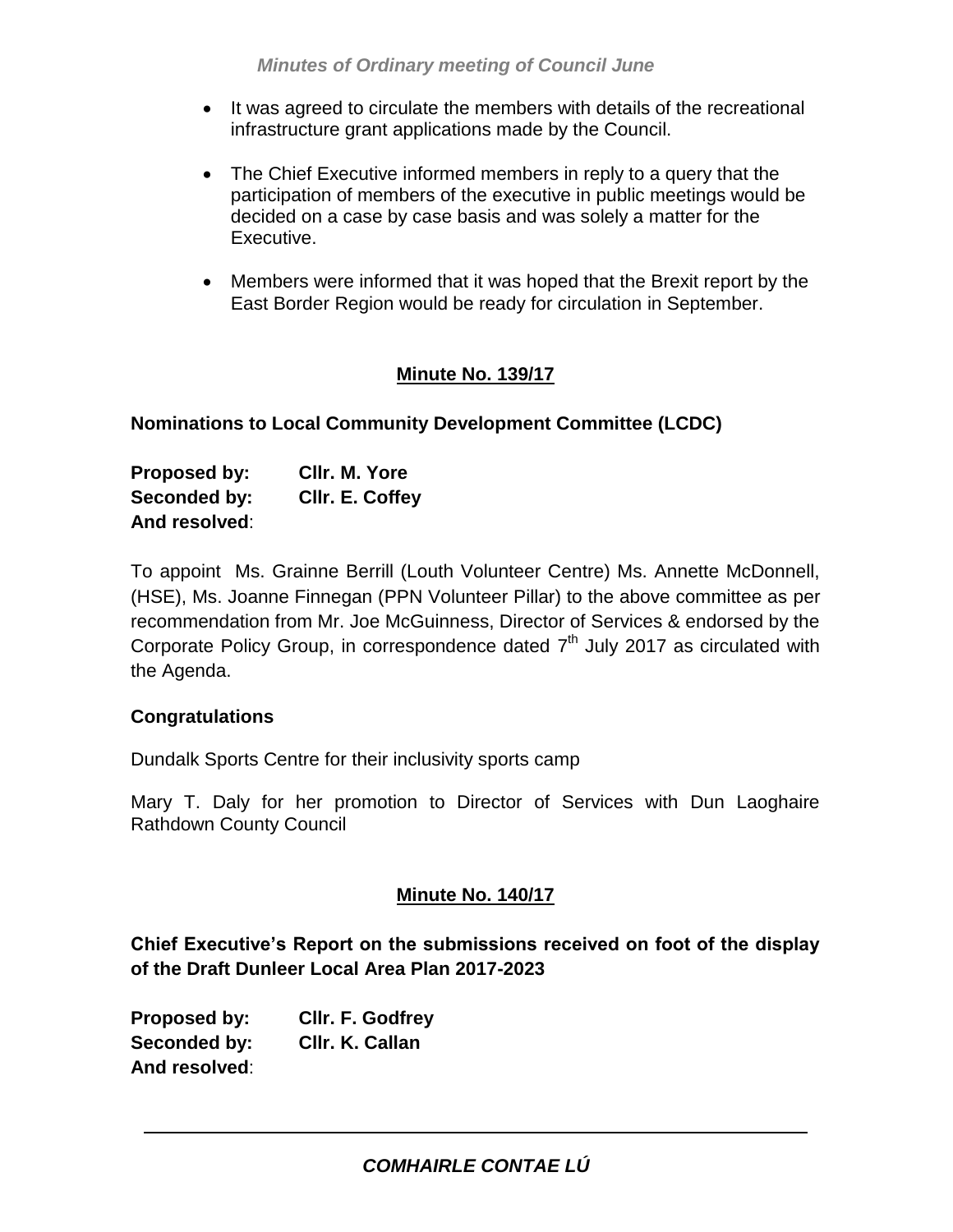Members agreed the plan subject to the inclusion of a sentence stating that Dunleer offers the potential as a location to secure, in co-operation with Iarnrod Eireann, improved rail services for the mid and south Louth area.

# **Minute No. 141/17**

### **Nomination of one member to the Placenames Committee**

Cllr David Saurin was proposed by Cllr J. Byrne, seconded by Cllr A. Watters Cllr Frank Godfrey was proposed by Cllr M. Yore, seconded by Cllr K. Callan

There followed a roll call vote, the result of which is as follows:

| <b>For Cllr Saurin</b>  | Cllrs: J. Byrne, T. Cunningham, K. Flood, P.           |  |
|-------------------------|--------------------------------------------------------|--|
|                         | McGeough, D. Saurin, T. Sharkey, A. Watters            |  |
|                         | Total Seven (7)                                        |  |
| <b>For Cllr Godfrey</b> | Cllrs: P. Bell, M. Butler, K. Callan, E. Coffey, M.    |  |
|                         | Dearey, M. Doyle, F. Godfrey, C. Keelan, C, Markey, J. |  |
|                         | McGahon, L. Reilly, P. Savage, O. Tully, M. Yore.      |  |
|                         | Total fourteen (14)                                    |  |
| Absent:                 | Cllrs: T. Byrne, E. Corrigan, R. Culhane, J. Green, K. |  |
|                         | Meenan, D. Minogue, P. Smith, J. Tenanty               |  |
|                         | Total eight (8)                                        |  |

Cllr Godfrey was duly elected to the Placenames Committee

# **Minute No. 142/17**

# **Allocation of Community Grants**

| Proposed by:  | <b>CIIr. F. Godfrey</b> |
|---------------|-------------------------|
| Seconded by:  | CIIr. M. Butler         |
| And resolved: |                         |

To approve Members Community Grant Allocations (No. 54) as listed on the report circulated with the agenda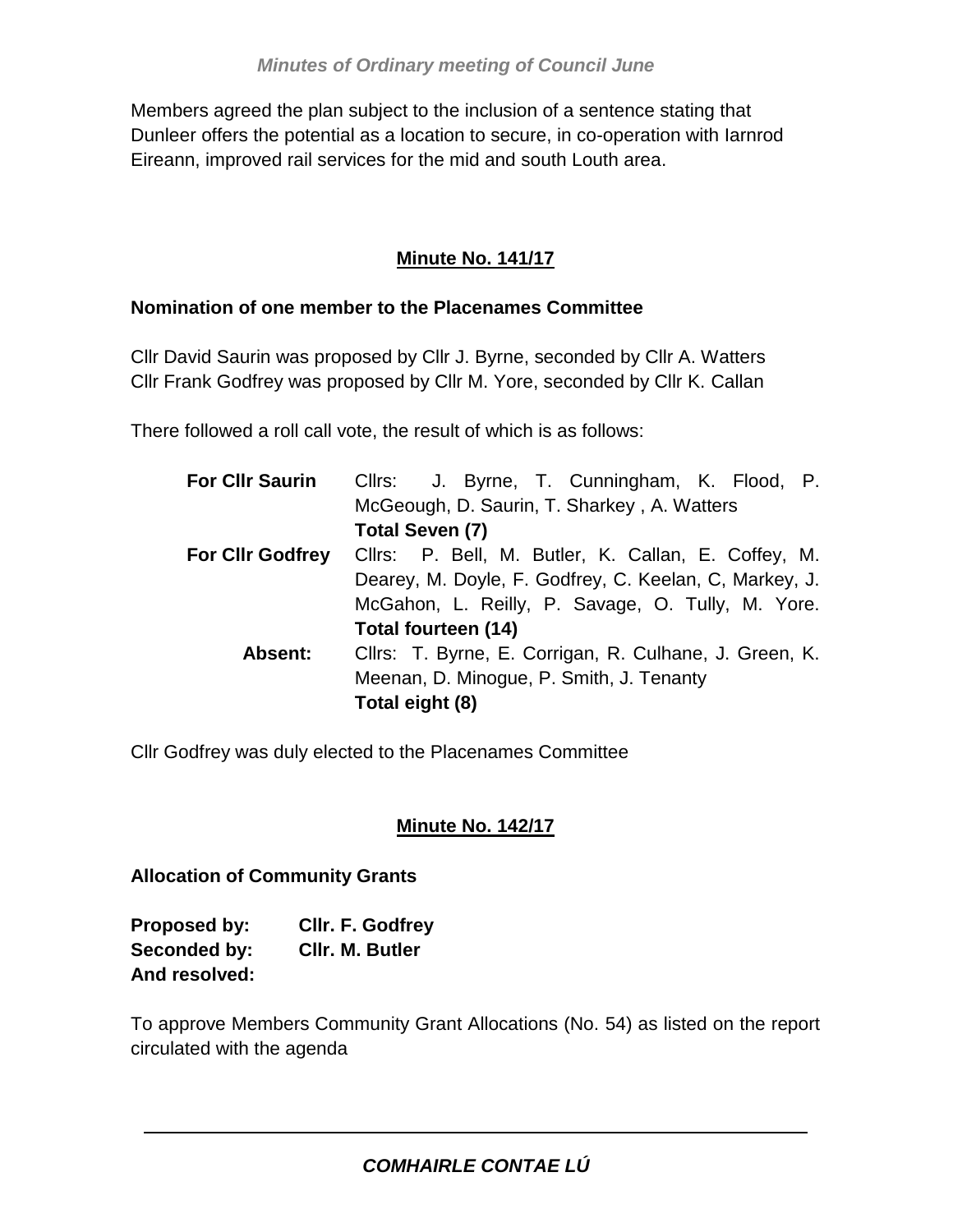# **Minute No.143/17**

**Conferences and Events**

| Proposed by:  | CIIr. M. Butler |
|---------------|-----------------|
| Seconded by:  | Cilr. O. Tully  |
| And resolved: |                 |

To approve attendance of members recorded in the Conference & Events Register at such Conferences and Events listed within the agenda.

# **Minute No.144 /17**

**Notice of Motion**

| Proposed by: | <b>CIIr. T. Sharkey</b> |
|--------------|-------------------------|
| Seconded by: | Cllr. J. Byrne          |

That Louth County Council is concerned for the condition of Donaghmore Soutterain.

"This Council calls for a full report to be prepared by the CE of LCC outlining all reports, inspections and considerations regarding this soutterain."

#### **Reply:**

**Planning permission has been granted for a dwelling (Planning Ref 08/1372; 14408 and 15401) in this location, and this is currently under construction. The line of the 'existing caves' was delineated on the site layout plan. In assessing this planning application, the Department was consulted, an Archeological Survey was undertaken and the Department subsequently recommended permission be granted subject to a condition that no ground disturbance works be undertaken to the eastern part of this site.**

**A member of our planning staff visited this site on the 24th May 2017. While there are significant quantities of materials and vehicles elsewhere on this site, I can confirm that the eastern area has not been disturbed.** 

**The Donaghmore Soutterrain is a National Monument, and under the care of the OPW.**

Response was noted by the members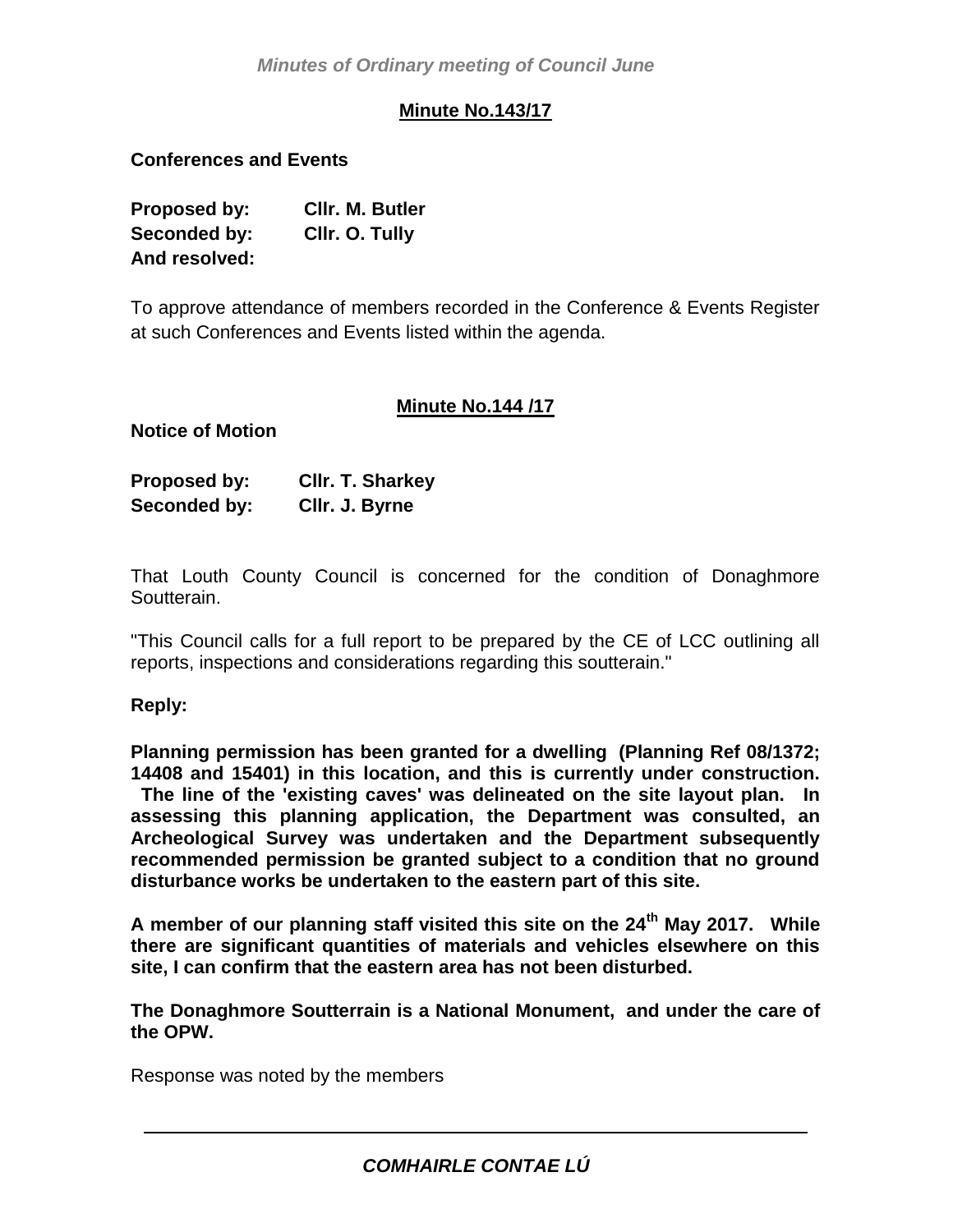### **Minute No. 145/17**

**Notice of Motion**

| Proposed by: | <b>CIIr. T. Sharkey</b> |
|--------------|-------------------------|
| Seconded by: | Cllr. J. Byrne          |

"That Louth County Council engage in a public awareness campaign and direct meetings with farming organisations highlighting the regulations and responsibilities around cattle soiling public roads

**Reply:**

**The Operations & Local Services Section manage reported incidents of spillage and road debris by way of Section 13 of the Road Traffic Act, 1993. The Road Safety Officer will engage with the Farming organisations representatives on this matter and will trail a number of messages on our social media platform. The matter will also be highlighted at the next meeting of the Collision Prevention Programme Committee which is attended by An Garda Síochána and the Councils Engineering staff.**

During the discussion concern was raised at the problem of horse litter on roads and beaches.

Response was noted by the members

#### **Minute No. 146/17**

**Notice of Motion**

| Proposed by: | CIIr. E. Coffey |
|--------------|-----------------|
| Seconded by: | Cllr. C. Keelan |

Given the allocation of €187m by the Irish Public Bodies to county councils across Ireland under the "retained earnings distribution fund (2017-2019)" for the purpose of investing this money in the infrastructure of towns and villages in order to prevent accidents on footpaths that Louth County Council ensure this payment is ring-fenced explicitly for this purpose and not subsumed into general income by the finance department.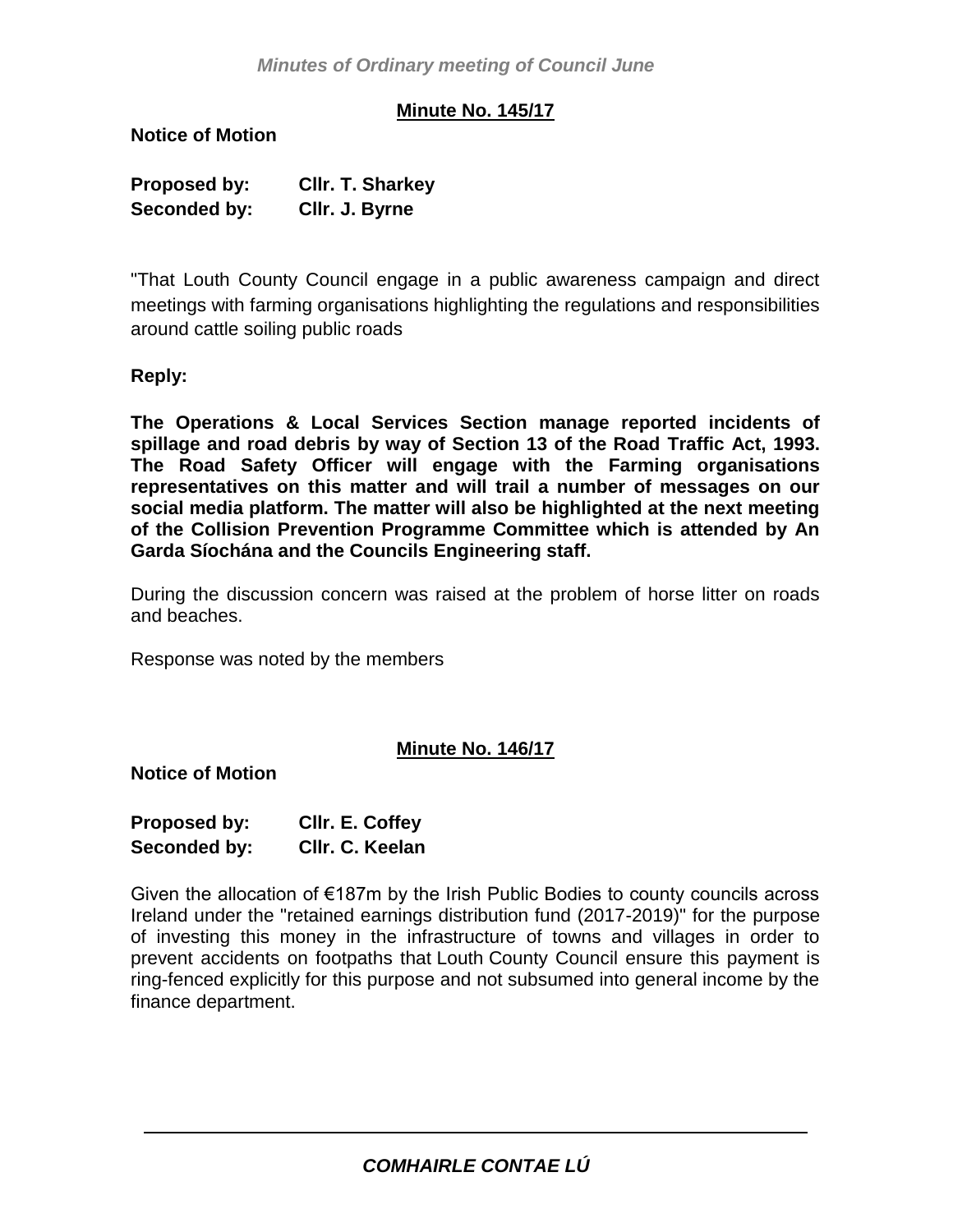#### **Reply** *2016*

**The allocation from Irish Public Bodies will be need to be ring-fenced to address a number of items including the proposed changes to our insurance including;**

- **a) the cessation of retro rated premiums,**
- **b) the settlement of outstanding retro related claims**
- **c) the removal of claims excesses**

**d) the introduction of community rating which will result in increased annual premiums**

**e) investment in resolving key issues/areas relating to claims**

Response was noted by the members

# **Minute No.147/17**

#### **Notice of Question**

#### **Submitted by: Cllr. J. McGahon**

In light of the recent tragedy at Grenfell Tower in London and difficulties with apartment complexes in Dublin, what measures have Louth County Council undertaken or will undertake to ensure the fire safety and compliance of apartment blocks in Louth and what inspection regime is currently in place and if there are any plans to review or augment this?

#### **REPLY:**

*Louth County Council are actively reviewing this matter in tandem with national advice and guidance that has been issued by the Department of Housing. Whilst cladding is not an issue with regard to social housing apartments in Louth, the review will concentrate on means of escape, fire alarm systems and emergency lighting systems and the roles and duties of management companies with regard to fire safety.*

*Louth County Council will also be issuing Community Fire Safety guidance to Council tenants.*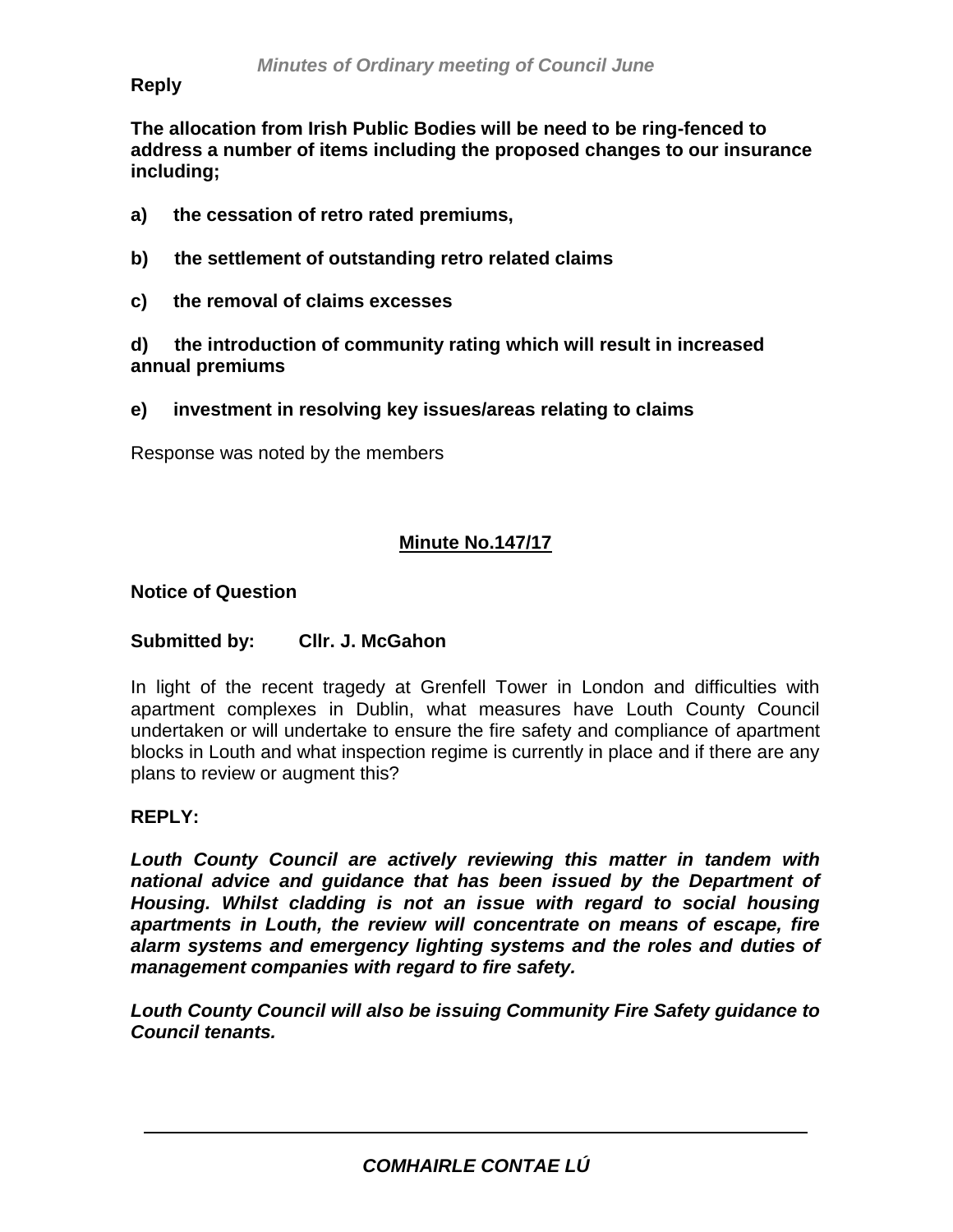# **Minute No.148/17**

### **Notice of Question**

### **Submitted by: Cllr. C. Keelan**

Can the members be provided with information on the following: -The current number of disabled parking spaces in the local authority area (broken down by district if possible).

#### **REPLY:**

#### **North Louth**

**Dundalk Municipal District - Dundalk 73, Carlingford 7, Blackrock 8 Sub-Total = 88** 

 **Ardee Municipal District - Castlebellingham 1**

**= Total 89**

### **South Louth**

 **Borough District of Drogheda - Drogheda 74, Dunleer 2, Tullyallen 1, Sub-Total 77**

 **Ardee Municipal District - Ardee 15, Sub-total 15**

 **= Total 92**

# **Minute No.149/17**

**Notice of Question**

**Submitted by: Cllr. C. Keelan**

What funding Louth Local Authorities received from Central Goverment in the past 5 years to upgrade and introduce disabled parking spaces?

#### **REPLY:**

**No specific funding is allocated for upgrading and / or provision of disabled parking spaces. Works are currently funded from own resources.**